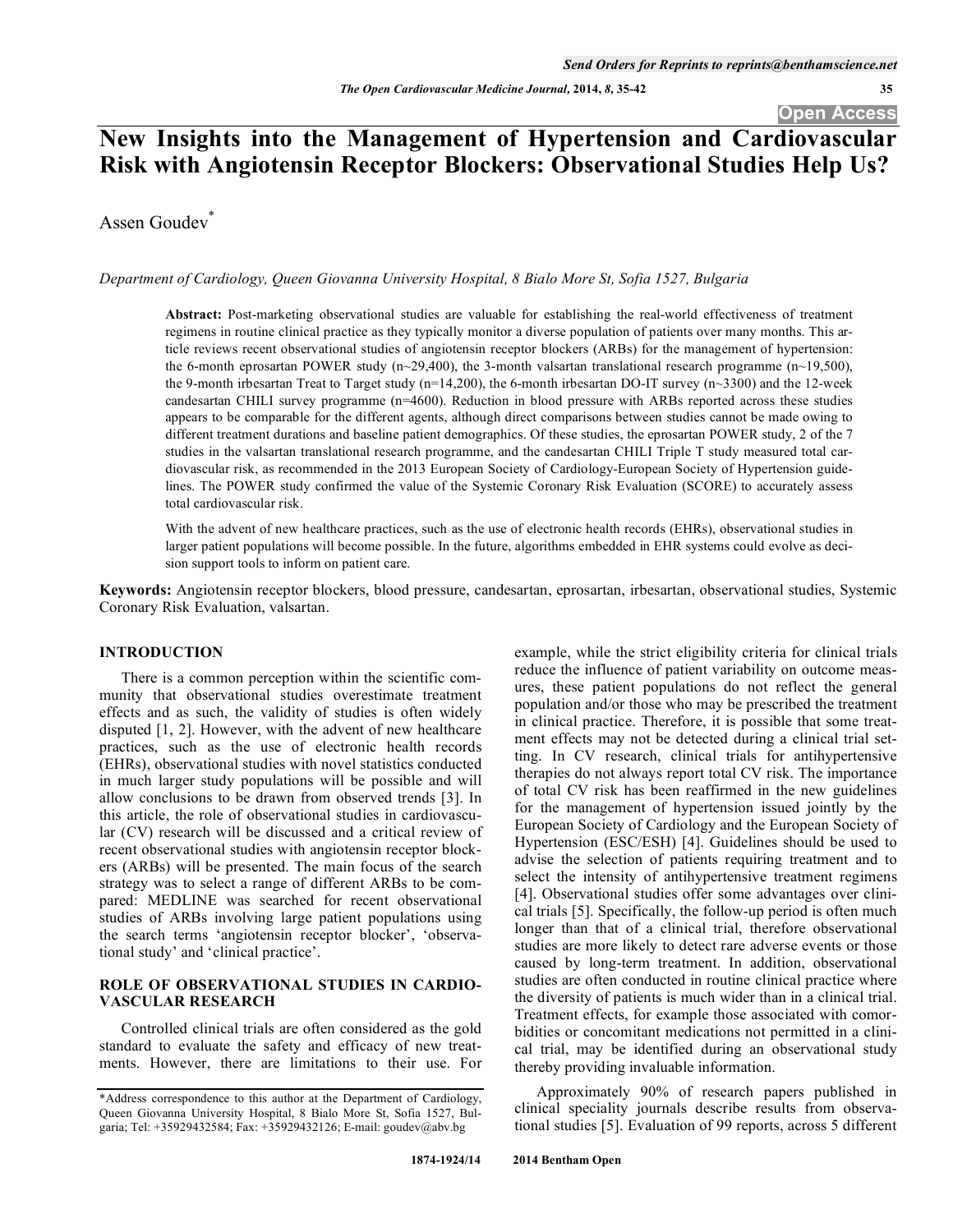clinical areas, by Concato and colleagues demonstrated that well-designed observational studies do not overestimate the magnitude of treatment effects compared with randomised controlled trials in the same clinical field [2]. In addition, Golder and colleagues reported that observational studies and randomised controlled trials appear to result in similar risk estimates for adverse events, which suggests that systematic reviews of adverse events should not be limited to clinical trials alone [1].

Clinical trials and observational studies therefore play valuable but distinct roles in providing evidence on treatment effects and neither should be considered in isolation when evaluating the overall efficacy and safety of treatments. With the recent publication of guidelines for performing observational studies [6] and the Strengthening the Reporting of Observational Studies in Epidemiology (STROBE) statement [5], physicians are better supported to assess the value of observational research and to have confidence in their results.

# **REVIEW OF RECENT OBSERVATIONAL STUDIES OF ARBs**

The study designs and objectives of selected recent observational studies evaluating ARBs are provided in (Table **1**). The following section will summarise the study objectives, design and results for each study:

# **Eprosartan POWER Study**

#### *Objectives*

The primary objective of the Physicians' Observational Work on Patient Education According to their Vascular Risk (POWER) study was to evaluate the change in systolic blood pressure (SBP) following treatment with eprosartan-based antihypertensive therapy for 6 months in a large population from countries with differing levels of total CV risk. The secondary objective of the study was to assess the total CV risk.

#### *Study Design*

The POWER study was a 6-month open-label, postmarketing surveillance study. Details of the study design and methodology are described elsewhere [7]. In brief, patients with mild-to-moderate hypertension (mean sitting SBP >140) mmHg) treated with eprosartan were recruited by general physicians (GPs) or cardiologists from 16 countries within Europe, the Middle East, Asia, Africa and North America. Patients were either newly diagnosed with hypertension or were unresponsive to or intolerant of their current antihypertensive treatment. Initial treatment was with eprosartan monotherapy (600 mg/day). If patients had inadequate blood pressure (BP) control after 1 month of treatment with eprosartan monotherapy, other antihypertensive agents (preferably hydrochlorothiazide [HCTZ] 12.5 mg/day) could be prescribed. Physicians retained the discretion to use other interventions such as lipid-modifying agents and smoking cessation initiatives.

Response to eprosartan-based therapy was defined as achievement of SBP <140 mmHg and/or a reduction in SBP  $\geq$ 15 mmHg or diastolic blood pressure (DBP) <90 mmHg and/or reduction in DBP  $\geq$ 10 mmHg. The change in CV risk after 6 months of treatment was calculated using either the Systemic Coronary Risk Evaluation (SCORE) [8] method or the Framingham score [9] (Canadian cohort only).

#### *Results*

Of the 29,370 patients included in the safety population, 26,192 patients were eligible for the intention-to-treat (ITT) cohort [10]. The mean age of the ITT population was 61.3 years and 52% of patients were male. Men had a significantly lower mean age compared with women (59.5 vs 63.3 years;  $p<0.01$ ). There was also a difference in age distribution between the sexes, with women representing proportionally more (59%) of the older ( $>70$  years) age group and men representing proportionally more (63%) of the 50-59 years age group.

Mean baseline arterial BP was  $160.4 \pm 14.3/93.6 \pm 9.7$ mmHg and mean pulse pressure was  $66.9 \pm 14.3$  mmHg. SBP increased with age whereas DBP decreased with age, hence pulse pressure increased with age. Systo-diastolic hypertension and isolated systolic hypertension were recorded in 73% and 25% of patients, respectively. CV-relevant pathologies included diabetes (23%), left ventricular hypertrophy (19%) and arteriosclerosis (19%). There was a family history of CV disease in 40% of patients and 25% of all patients were smokers [10].

#### *Treatments Prescribed*

Approximately one-third of patients were assigned each to eprosartan monotherapy, dual therapy or multiple therapies. The most commonly prescribed supplementary drugs were beta-blockers, calcium antagonists, HCTZ or other diuretics, and angiotensin-converting enzyme inhibitors. The use of combination therapy was more common in men, in older or diabetic patients, and in those with a significant history of CV disease.

#### *Key Efficacy Results*

Mean SBP in the ITT population decreased by  $25.8 \pm 14.4$  mmHg after 6 months' treatment (p<0.001 vs baseline) (Fig. **1A**). Significant reductions in the mean DBP  $(12.6 \pm 9.5 \text{ mmHg})$  and pulse pressure  $(13.2 \pm 13.5 \text{ mmHg})$ were also observed at 6 months (both  $p<0.01$  vs baseline) (Fig. **1A**). Antihypertensive treatment efficacy was demonstrated in all patient subsets, including those with diabetes or other forms of high baseline CV risk [10].

At the end of the observation period, approximately 62% of patients achieved the predefined target of SBP <140 mmHg and DBP <90 mmHg, and over 90% of patients were classified as 'responders' to eprosartan-based therapy.

The calculated total CV risk (SCORE or Framingham) reduced in parallel with the eprosartan-related reduction in SBP. In those patients for whom the SCORE risk estimation was applicable (n=12,718), the mean chart-based SCORE value was  $6.0\% \pm 5.8\%$  at baseline compared with  $3.5\% \pm 3.5\%$  after 6 months of treatment, corresponding to an absolute reduction of  $2.4\% \pm 3.1\%$  and a relative reduction in CV risk of 38.4% [11].

SCORE risk was stratified into 4 categories: low risk  $(\leq 1\%)$ , moderate risk  $(1-4\%)$ , high risk  $(5-9\%)$  and very high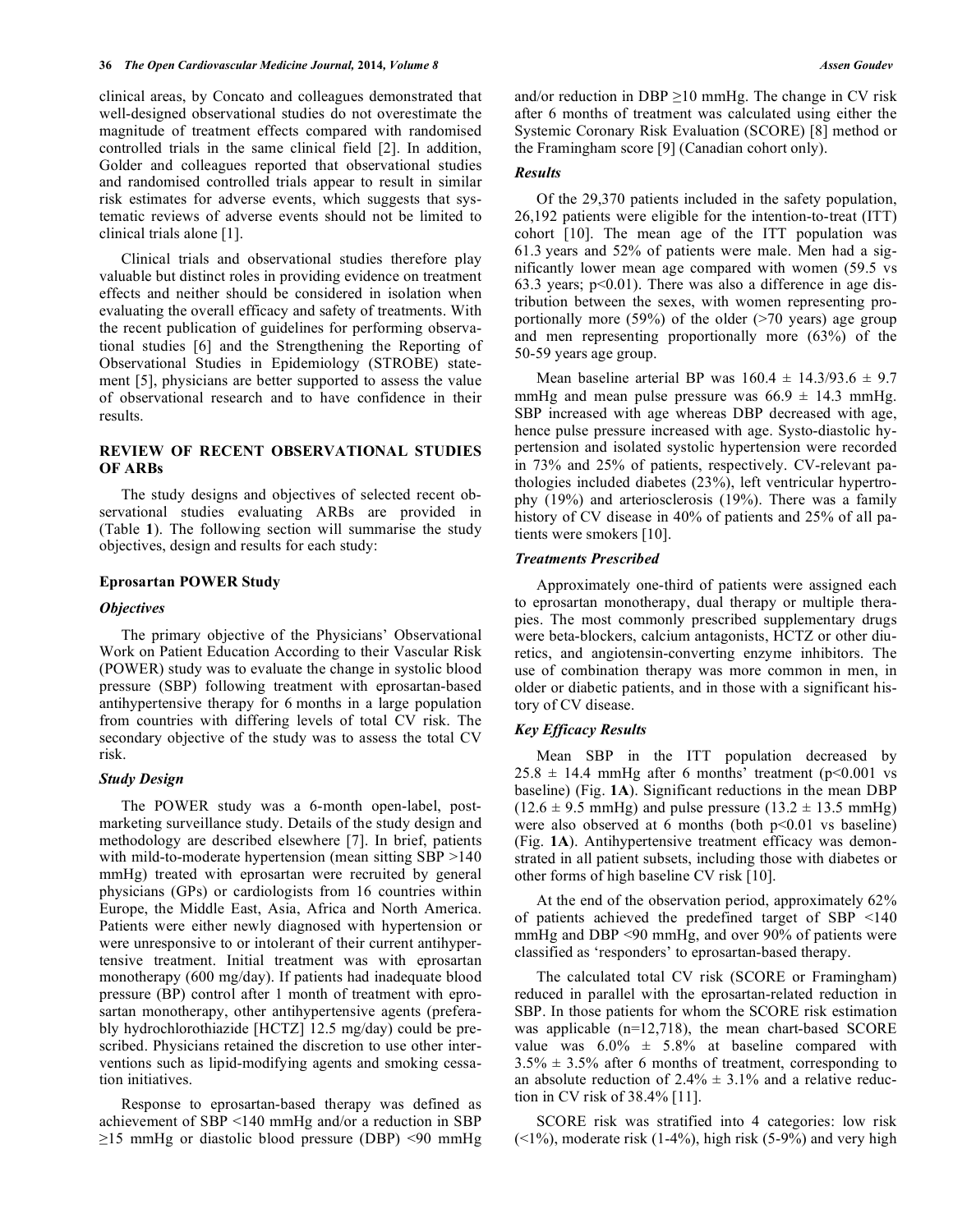| Name (references)                                                  | Agent                                                                                                                                                                             | <b>Study design</b>                                                                                                                                                                      | Objective/<br>Primary endpoint                                                                                                              | <b>Key points</b>                                                                                                                                                                                                 |
|--------------------------------------------------------------------|-----------------------------------------------------------------------------------------------------------------------------------------------------------------------------------|------------------------------------------------------------------------------------------------------------------------------------------------------------------------------------------|---------------------------------------------------------------------------------------------------------------------------------------------|-------------------------------------------------------------------------------------------------------------------------------------------------------------------------------------------------------------------|
| POWER [10, 11]                                                     | Eprosartan (eprosartan<br>600 mg/day monotherapy or<br>in combination with HCTZ<br>$12.5$ mg/day)                                                                                 | 6-month open-label observa-<br>tional study in 16 countries<br>worldwide<br>(n>29,000)                                                                                                   | Absolute change in SBP over<br>6 months of treatment and its<br>impact on total cardiovascular<br>risk                                      | Significant reduction in SBP<br>was irrespective of patient<br>sex, age, diabetic status or<br>cardiovascular history                                                                                             |
| Valsartan Transla-<br>tional Research<br>Programme <sup>[12]</sup> | Valsartan (various formula-<br>tions: valsartan 80 mg or<br>160 mg monotherapy or in<br>combination with HCTZ<br>12.5 mg or 25 mg, amlodip-<br>ine 5 mg or amlodipine<br>$10$ mg) | Seven observational studies<br>over 90 days involving 19,533<br>patients                                                                                                                 | Assess SBP and DBP control<br>after 90 days of treatment. Total<br>cardiovascular risk assessed in<br>two studies (BSCORE and<br>EXCELLENT) | Combined data from all stud-<br>ies demonstrated significant<br>reductions in SBP and DBP                                                                                                                         |
| Treat to Target<br>study [15]                                      | Irbesartan (irbesartan 75,<br>150 or 300 mg as monother-<br>apy or in combination with<br>$HCTZ$ 12.5 mg)                                                                         | Prospective, two-armed, post-<br>authorisation 9-month observa-<br>tional study conducted in Ger-<br>many $(n=14,200)$                                                                   | Change in SBP and DBP after<br>9 months of treatment and its<br>impact on criteria for the meta-<br>bolic syndrome                          | Irbesartan monotherapy and<br>in combination with HCTZ<br>significantly reduced both<br>SBP and DBP. The number of<br>patients with the metabolic<br>syndrome was reduced at the<br>end of the observation period |
| DO-IT survey $[16]$                                                | Irbesartan (irbesartan<br>150 mg or 300 mg daily<br>with or without HCTZ<br>$12.5$ mg daily)                                                                                      | Prospective, observational,<br>6-month study in Germany<br>$(n=3259)$                                                                                                                    | Change in blood pressure and<br>metabolic parameters after<br>6 months of treatment in pa-<br>tients with the metabolic syn-<br>drome       | Treatment resulted in signifi-<br>cant reductions in SBP and<br>DBP and improved metabolic<br>measures                                                                                                            |
| CHILI Triple T<br>survey programme<br>[18]                         | Candesartan cilexetil (can-<br>desartan cilexetil 16 mg +<br>HCTZ 12.5 mg [fixed-dose<br>combination] or candesartan<br>cilexetil 32 mg [high-dose<br>monotherapy])               | Prospective, non-<br>interventional, uncontrolled,<br>open-label, 12-week observa-<br>tional study in Germany (fixed-<br>dose combination, n=3337;<br>high-dose monotherapy,<br>$n=1263$ | Change from baseline in blood<br>pressure (SBP and DBP) and<br>cardiovascular risk                                                          | Both fixed-dose combination<br>therapy and high-dose mono-<br>therapy effectively reduced<br>blood pressure in patients at<br>increased risk of cardiovascu-<br>lar events                                        |

| <b>Table 1.</b><br>Comparison of recent observational studies of angiotensin receptor blockers. |  |
|-------------------------------------------------------------------------------------------------|--|
|-------------------------------------------------------------------------------------------------|--|

DBP, diastolic blood pressure; HCTZ, hydrochlorothiazide; SBP, systolic blood pressure.

risk  $(210\%)$ . Analysis of the SCORE risk distribution at baseline and 6 months (Fig. **2**) shows the change in distribution of CV risk distribution after 6 months of treatment. Three-quarters of patients initially classified as being at very high risk were reclassified to lower risk groups, of whom 11% were reclassified 2 categories below very high risk [11].

## *Safety*

Eprosartan therapy, either alone or in combination with other antihypertensive treatments, was well tolerated. Adverse events were recorded in less than 2% of patients, twothirds of which were recorded as suspected adverse drug reactions. Importantly, no new adverse drug reactions were identified in the safety population [10].

# **Valsartan Translational Research Programme**

A translational research programme, comprising 7 observational studies on various valsartan regimens (monotherapy as well as single and separate pill combinations) was reviewed by Abraham and colleagues [12].

# *Objectives*

The core objectives across the 7 studies were to assess SBP and DBP control at 90 days in patients receiving valsartan after failure of or intolerance to previous hypertensive treatment; to determine the percentage of variance in BP at 90 days attributable to a physician class effect; to examine the hierarchical determinants of BP at 90 days; and to identify independent predictors of non-response to valsartanbased treatment. In 2 of the studies (BSCORE and EXCELLENT) physician-reported total CV risk was assessed [13, 14].

# *Designs*

All 7 studies were conducted in Belgium using the same methodological and statistical methods. The studies included a baseline assessment at initiation of valsartan treatment, and a follow-up assessment after approximately 90 days. The studies included only patient data collected as part of routine clinical practice.

Each study examined the impact of valsartan-based treatment regimens on SBP and DBP values and BP control, as defined by the 2007 ESC guidelines at the time the studies were conducted (SBP <140 mmHg and/or DBP <90 mmHg, except for patients with diabetes mellitus and/or a high or very high CV risk, in which case targets were 130/80 mmHg).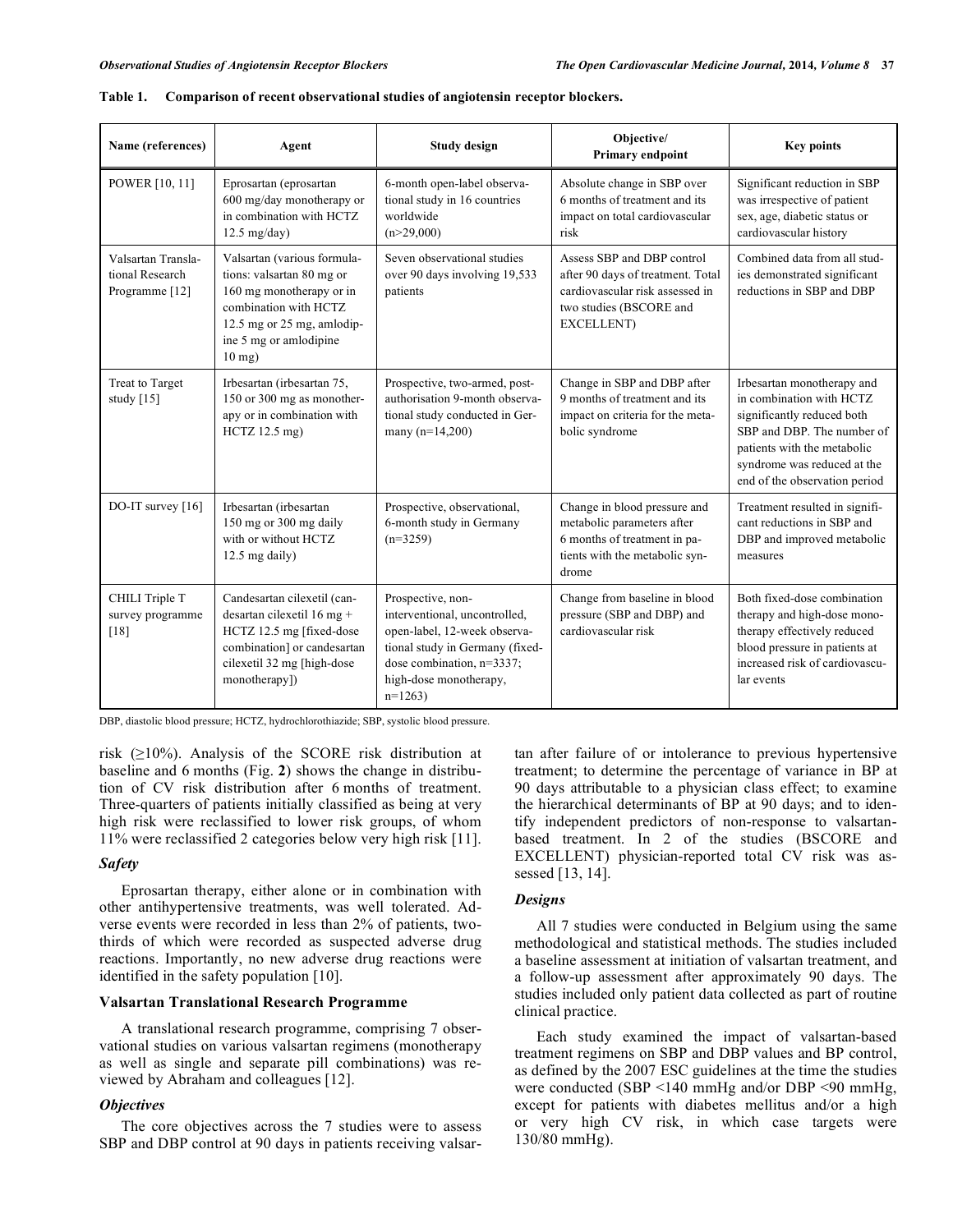

 $\mathsf{C}$ Irbesartan-based therapy in the Treat to Target study (patient cohort with metabolic syndrome)



Fig. (1). Reduction in blood pressure with angiotensin receptor blockers in observational studies [10, 12, 15]. DBP, diastolic blood pressure; SBP, systolic blood pressure.

The 7 studies all included advanced modelling techniques to identify determinants of BP outcomes and CV risk, where relevant. Using a statistical hierarchical approach, in which patients were grouped under their treating physicians, the investigators examined both physician- and patientrelated determinants of uncontrolled BP at 90 days and independent predictors of improved CV risk (BSCORE and EXCELLENT studies only).

#### *Results*

A total of 19,533 evaluable patients were contributed by 3434 physicians across the seven studies; the weighted average for age was  $63.6 \ (\pm 12)$  years,  $50.3\%$  of patients were male and 23.7% were diabetic.

SBP and DBP values at baseline and after 90 days of valsartan-based treatment were similar across the seven studies.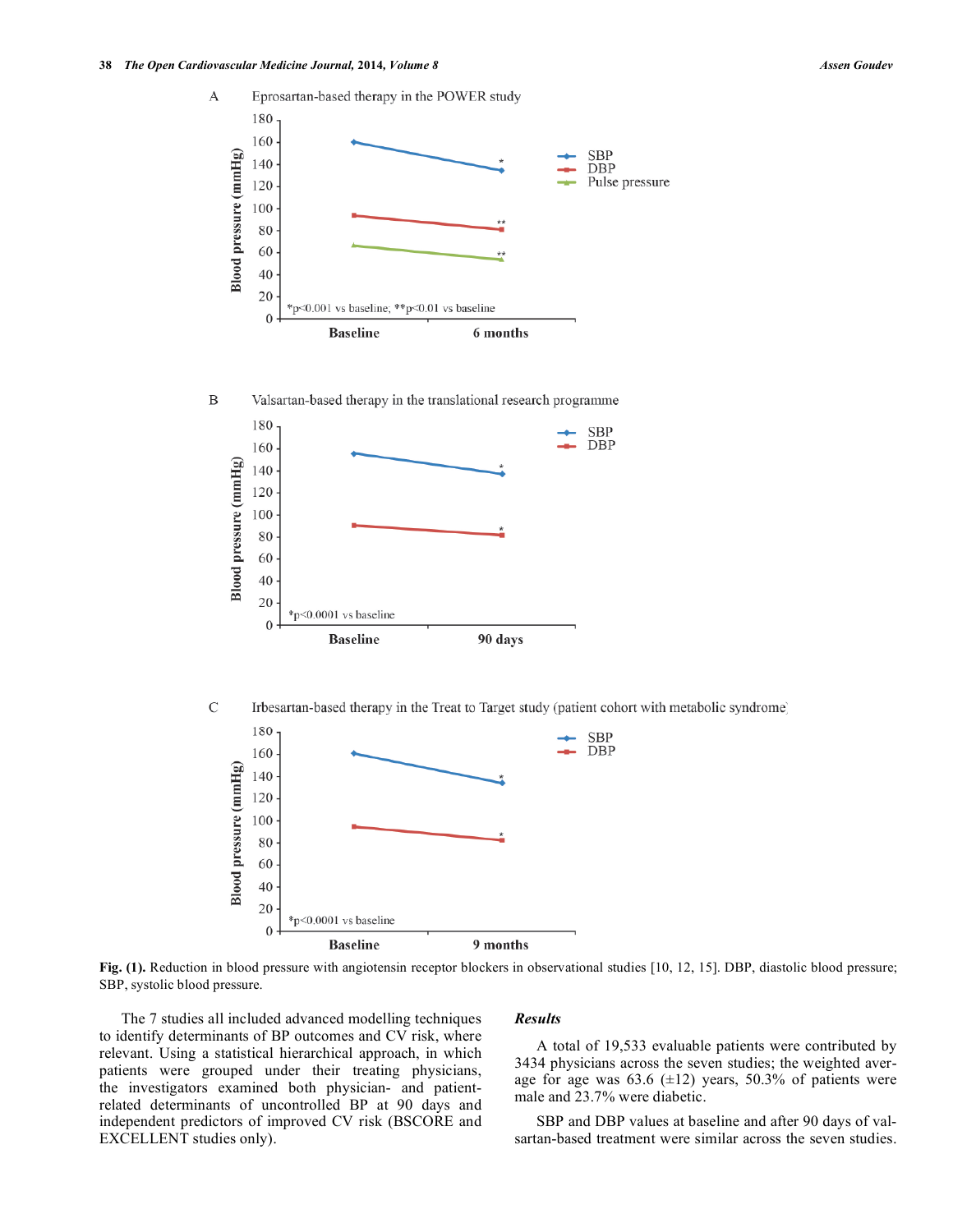Using weighted averages, SBP decreased from a mean  $(\pm SD)$ of  $155.9 \pm 15.4$  mmHg to  $137.5 \pm 11.8$  mmHg, while DBP decreased from  $91.5 \pm 9.6$  mmHg to  $82.0 \pm 7.5$  mmHg (Fig. **1B**). Valsartan regimens were associated with absolute reductions in mean SBP of  $-18.4$  mmHg ( $p<0.0001$ ) and mean DBP of  $-9.5$  mmHg ( $p<0.0001$ ) compared with baseline values. At 90 days, 38.2% of patients had controlled SBP, 58.2% of patients had controlled DBP and 32.0% of patients had both controlled SBP and DBP.

Combined data from the BSCORE and EXCELLENT studies showed that the total CV risk classification decreased by  $0.74 \pm 0.95$  of a category after 90 days of antihypertensive treatment. Over this period, the total CV risk was reduced by at least one category from baseline in 59.5% of patients. Improvements in total CV risk from baseline were statistically significant for both studies (p<0.0001).

The evidence from the translational programme was robust, with the findings being persistent across time, different formulations, patients and clinicians.



**Fig. (2).** Chart-based estimates of SCORE risk distributions in the POWER survey at baseline and after 6 months of treatment with eprosartan-based therapy. Estimates are based on n=12,718 at baseline and n=9577 at 6 months. Low risk, <1%; moderate risk, 1–4%; high risk,  $5-9\%$ ; very high risk,  $\geq 10\%$  [11].

#### **Irbesartan Treat to Target Study**

#### *Objectives*

The main objectives of this study were to investigate the effect of irbesartan, either as a monotherapy or in combination with HCTZ on: BP response, metabolic parameters and resultant changes in CV risk factors [15].

## *Design*

The study was a prospective, two-armed, postauthorisation 9-month study in patients with uncontrolled hypertension with the metabolic syndrome. Patients with uncontrolled hypertension but without the metabolic syndrome served as controls. It was conducted as an observational study in primary care by 3609 GPs in Germany. Patients were treated with once-daily irbesartan 75, 150 or 300 mg as monotherapy or in combination with HCTZ 12.5 mg, and additional antihypertensive medication was permitted. There were no specifications regarding BP targets, although many of the physicians followed the national guidelines.

SBP and DBP were measured at baseline and after 3 and 9 months of treatment. The following CV risk factors that make up the criteria for the metabolic syndrome were measured: changes in fasting glucose, waist circumference (a measure of abdominal obesity), serum triglycerides and high-density lipoprotein cholesterol (HDL-C). The proportion of patients fulfilling the criteria for the metabolic syndrome was also assessed.

#### *Results*

During the observation period (January 2005–July 2006), a total of 14,200 patients were documented, of whom 9281 had the metabolic syndrome and 4919 served as controls. The proportion of men and women and the mean age between the 2 groups were well balanced. Mean body mass index and waist circumference were higher in patients with the metabolic syndrome compared with the control group.

Overall, approximately 80% of all patients in the study received treatment with the highest dose of irbesartan (300 mg), either alone or in combination with HCTZ.

In patients with the metabolic syndrome, treatment with either irbesartan monotherapy or irbesartan in combination with HCTZ for 9 months resulted in significant reductions in BP. Irbesartan monotherapy reduced SBP and DBP by 26.3  $\pm$  10.1 mmHg and 13.0  $\pm$  6.6 mmHg, respectively (both p<0.0001) (Fig. **1C**). Irbesartan in combination with 12.5 mg HCTZ reduced SBP and DBP by  $27.5 \pm 10.1$  mmHg and  $14.1 \pm 6.6$  mmHg, respectively (both p<0.0001).

Improvements in CV risk factors were observed with irbesartan monotherapy and were more pronounced in those patients with the metabolic syndrome. The addition of HCTZ to irbesartan in this cohort resulted in similar improvements in these parameters. Consequentially, there was a marked reduction in the number of patients fulfilling the criteria for the metabolic syndrome at the end of the observation period.

The overall tolerability throughout the study was very good with only 0.6% and 0.24% of patients reporting adverse events or serious adverse events, respectively.

These data are consistent with those reported for the DO-IT prospective, observational study, also conducted in Germany. In this study, the effect of 6 months of irbesartan treatment (150 or 300 mg daily) with or without HCTZ (12.5 mg daily) on BP and metabolic parameters was evaluated in patients with the metabolic syndrome (n=3259)[16]. Within the observation period, SBP decreased from 157.4  $\pm$ 14.7 mmHg to  $135.0 \pm 10.9$  mmHg (-22.4 mmHg) and DBP decreased from  $92.9 \pm 9.2$  mmHg to  $80.8 \pm 6.8$  mmHg (-12.1 mmHg). The proportion of patients with SBP <130 mmHg increased from 1.6% at baseline to 20.4% after treatment, while the proportion of patients with SBP >180 mmHg decreased from 9.4% to 0.4%. Similarly, DBP was <85 mmHg in 15.7% of patients at baseline compared with 67% of patients at 6 months. The proportion of patients who had BP readings of <140/90 mmHg increased from 4.9% at baseline to 59.2% after 6 months of treatment. Improvements in metabolic parameters were also reported and were more pronounced in those patients who received the higher dose of irbesartan. An earlier observational study of 3 months' irbe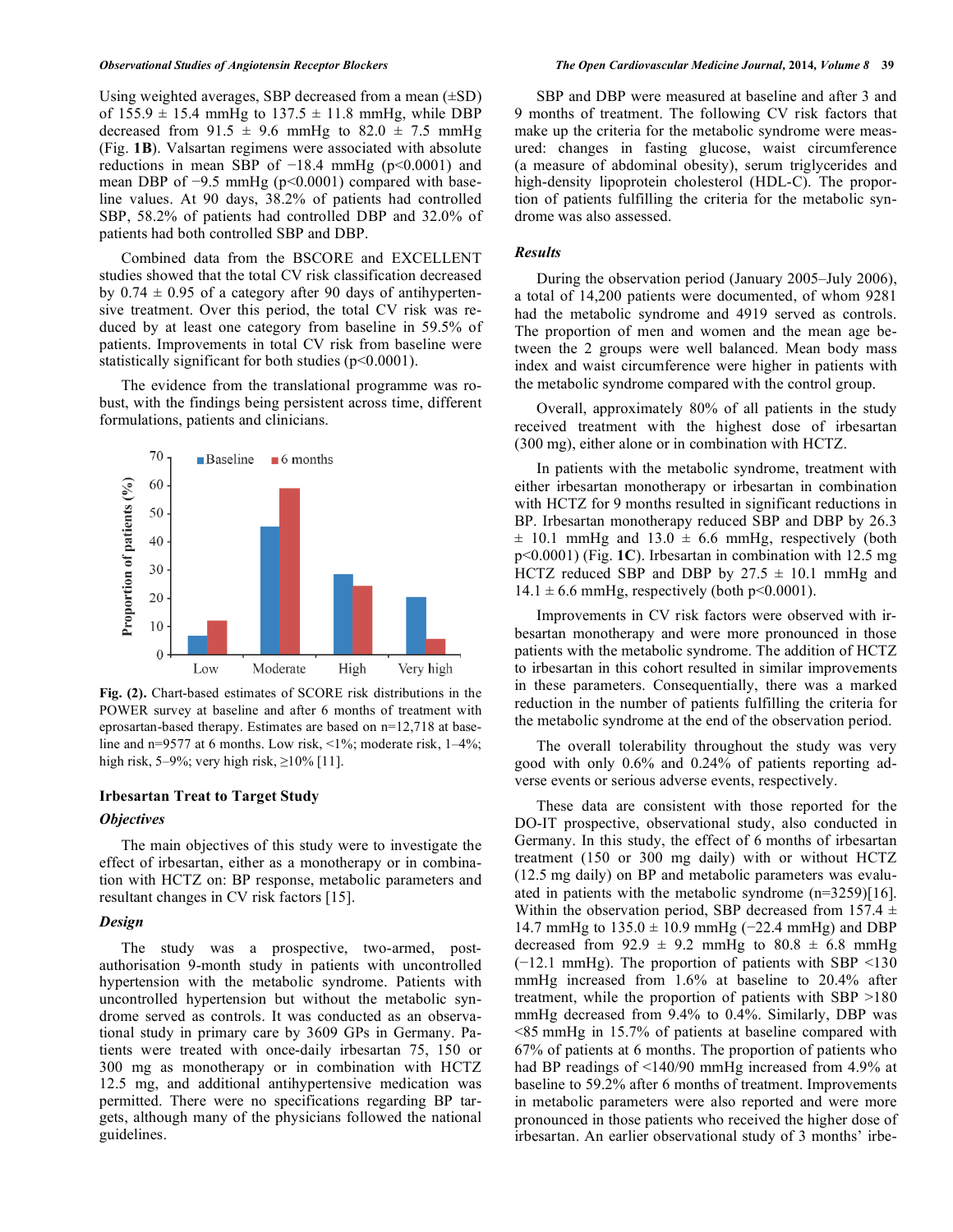sartan treatment in patients with hypertension and type 2 diabetes (n=16,600) reported a reduction in SBP/DBP together with a reduction in total CV risk, assessed using SCORE [17].

#### **Candesartan CHILI Triple T Study**

#### *Objectives*

The main objective of the CHILI (Candesartan in patients with Higher cardiovascular risk)Triple T study was to evaluate the efficacy and safety of candesartan cilexetil in a combination treatment regimen or as a high-dose monotherapy. The 2 treatment strategies were compared for achievement of BP targets in all patients, and for attaining BP targets in patient subgroups with different CV risks at baseline [18].

#### *Design*

The study was a prospective, non-interventional, uncontrolled, open-label, observational study conducted by GPs, internists or diabetologists in Germany. Patients with uncontrolled hypertension and added CV risk received a fixed-dose combination of candesartan cilexetil 16 mg and HCTZ 12.5 mg (combination therapy group) or candesartan cilexetil 32 mg (high-dose monotherapy group).

#### *Results*

A total of 4600 patients (3337 in the combination therapy group; 1263 in the high-dose monotherapy group) were included in the study (safety population) of which 4527 were eligible for efficacy analyses. Mean age was  $63.1 \pm 11.0$ years and 55.3% of patients were male. Patients in the 2 treatment groups were comparable with respect to age and gender, but patients receiving high-dose monotherapy had a slightly higher mean SBP, more prior revascularisations, renal insufficiency, diabetic nephropathy, peripheral artery disease and a lower ankle brachial index.

Treatment with the combination therapy regimen reduced SBP by  $28.5 \pm 13.8$  mmHg and DBP by  $14.2 \pm 9.4$  mmHg  $(p<0.001$  vs baseline values of SBP 160.2  $\pm$  13.3 and DBP  $94.5 \pm 8.2$  mmHg). High-dose monotherapy was also effective in reducing BP with reductions in SBP and DBP of  $29.73 \pm 15.3$  and  $14.1 \pm 9.6$  mmHg, respectively (p<0.001 vs baseline values of SBP 162.4  $\pm$  14.7 and DBP 94.7  $\pm$  8.7 mmHg).

Both the combination therapy and high-dose monotherapy groups had mostly high or very high added CV risk at baseline (see Fig. **3**), as defined by BP readings and the presence of comorbid risk factors and disease according to the ESC/ESH 2007 guidelines [19]. CV risk was substantially reduced at the 12-week follow-up (p<0.001 vs baseline in both groups) with substantially fewer patients having high or very high added risk, and more patients having low or moderate added risk.

Overall tolerability throughout the study was very good with only  $0.8\%$  of patients in the combination therapy group and 1.2% in the high-dose monotherapy group experiencing an adverse event.

# **COMPARISON OF OBSERVATIONAL STUDIES**

Post-marketing observational studies are valuable for establishing the real-world effectiveness of treatment regimens as they typically monitor a diverse population of patients over many months or even years. ARBs are routinely prescribed by both cardiologists and GPs, and regular monitoring occurs in routine clinical practice.

A Patients receiving candesartan/hydrochlorothiazide







Fig. (3). Cardiovascular risk (%) at baseline and after follow-up in the CHILI Triple T study [18] according to the European Society of Hypertension/European Society of Cardiology 2007 guidelines [19]. (**A**) Patients receiving candesartan/hydrochlorothiazide; (**B**) patients receiving candesartan 32 mg. Stratification of cardiovascular risk in four categories. Low, moderate, high and very high added risk refers to 10-year risk of a cardiovascular fatal or non-fatal event.

The 2013 guidelines from the ESC/ESH recommend that total CV risk is assessed systematically in all patients with arterial hypertension, for example by using the SCORE model. In addition, they recommend that the intensity of antihypertensive management is graded as a function of this risk [4]. Some, but not all, of the recent observational studies of ARBs presented in this review have reported measures of total CV risk (see Table **2**). The relevance of those studies without total CV risk analyses, in terms of providing realworld insight, could be questioned since this measure is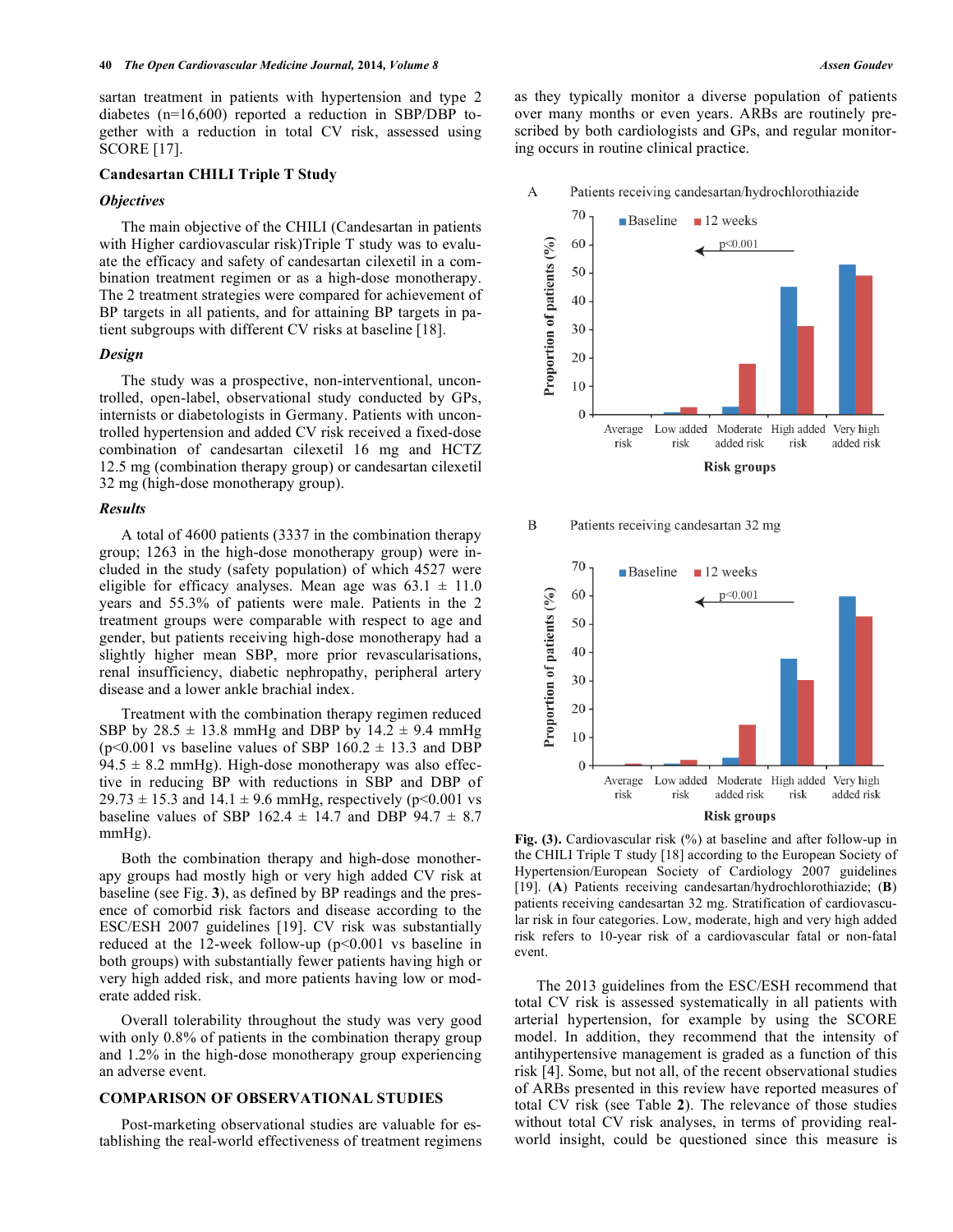| Studies that reported changes in total cardiovascular risk:                                                                  | Studies that reported changes in cardiovascular risk parameters:                            |
|------------------------------------------------------------------------------------------------------------------------------|---------------------------------------------------------------------------------------------|
| POWER study of eprosartan [11]                                                                                               | Valsartan Translational Research Programme (excluding BSCORE and<br>EXCELLENT studies) [12] |
| BSCORE and EXCELLENT studies of valsartan [12-14]<br>Observational study of irbesartan in patients with type 2 diabetes [17] | Treat to Target post-authorisation survey of irbesartan [15]                                |
| CHILI Triple T survey programme of candesartan [18]                                                                          | DO-IT survey of irbesartan [16]                                                             |

#### **Table 2. Key observational studies of angiotensin receptor blockers: measures of cardiovascular risk.**

pivotal to inform treatment decisions for hypertensive patients in daily practice.

The reduction in BP with ARB treatment reported across the different observational studies in this review appears to be comparable for the different agents. However, direct comparisons cannot be made owing to different durations of treatment (from 3 to 9 months) and differences in patient groups at baseline, for example different CV risk parameters and CV disorders. Of the observational studies on ARBs reviewed in this article, the POWER study with over 29,000 patients was the largest.

#### **Selection of Cardiovascular Risk Assessments**

#### *Advantages of SCORE*

There are many advantages of using SCORE to calculate CV risk in patients. SCORE provides clinicians with a practical approach to identify those patients at high risk of a fatal cardiovascular event; the colour-coded SCORE risk charts are in a simple format that makes it easy for clinicians to estimate CV risk using routine clinical measurements [8]. Furthermore, SCORE is available as an electronic version that can be used online or downloaded from the website (www.heartscore.org).

SCORE was derived from 12 European cohort studies with a total of 205178 patients representing 2.7 million person years of follow-up [8]. It uses SBP to estimate total CV risk and there is evidence to suggest that SBP rather than DBP is a better predictor of CV events [20]. Since its derivation, SCORE has been validated in numerous external studies in different countries and has shown good discrimination between people at high and low risk of a cardiovascular event [21]. SCORE can also be adapted for country-specific use; SCORE risk charts are available for high-risk and lowrisk European countries [8] and this tool has also been successfully calibrated for use in individual countries [22, 23].

#### *Limitations of SCORE*

A limitation of SCORE is that it only takes into consideration principal risk factors; other risk factors, such as a strong family history of early-onset CV disease, milder degrees of impaired glucose regulation, triglyceride levels and fibronectin, should also be considered [8]. Another limitation of SCORE, also noted for other risk scores, is that the effect of other medication (on CV risk) is not fully assessed and adjusted for. Ideally, medication used prior to the study and medication started during the study follow-up should be factored into the SCORE risk charts [24].

Some studies have demonstrated that SCORE may underestimate CV risk in specific patient groups. Szyndler and colleagues demonstrated that, when compared with the ESC/ESH hypertension guidelines, SCORE underestimated the burden of CV risk among hypertensive patients, particularly women [25]. Furthermore, a comparison of SCORE with the Framingham-D'Agostino CV scale revealed that SCORE may underestimate CV risk in men who have an unfavourable blood lipid profile [26].

# *Role of Framingham Risk Assessment*

The Framingham risk algorithm was originally derived from participants of the Framingham Heart Study in the USA (1971-1974) which included 2489 men and 2856 women [9]. It has been assessed and validated in numerous external studies and has shown good discrimination between high- and low-risk patients [21]. The Framingham risk score may be more suitable for use in a North American population, including in Canada. Indeed, Grover and colleagues have demonstrated that the Framingham risk score was able to show good discrimination in a Canadian cohort [27].

# **CLINICAL INSIGHTS FROM OBSERVATIONAL STUDIES OF ARBs**

The observational studies reviewed here confirm that ARB-based therapy reduces SBP and DBP in large, unselected primary care populations. Reduction of SBP has been previously correlated with regression of left ventricular hypertrophy and improvement of CV outcomes [28-32]. A proportion of these observational studies also reported a benefit of ARBs on total CV risk [10-14, 17, 18], a measure recommended by the ESC/ESH guidelines published in 2013 [4]. In particular, the POWER study confirmed that physicians can use SCORE accurately to assess total CV risk, as shown by the comparisons of recorded and calculated SCORE risk [11]. Results from the POWER study, the BSCORE and EXCELLENT studies in the valsartan translational research programme, and the candesartan CHILI Triple T study demonstrate the importance and value of measuring total CV risk before and after treatment, suggesting that these assessments should be performed in future CV studies.

New healthcare practices, such as the use of EHRs, will facilitate observational studies in much larger patient populations. Algorithms embedded in EHR systems will serve to inform patient care and will continuously evolve in agreement with clinical observations and new research. These algorithms will be derived entirely from large pools of data, making it possible to draw conclusions from observed trends. In the future, it is anticipated that these algorithms will evolve as decision support tools to enable large observational studies to be conducted with less direct involvement of physicians and less inconvenience for the patient.

#### **CONFLICT OF INTEREST**

The author confirms that this article content has no conflicts of interest.